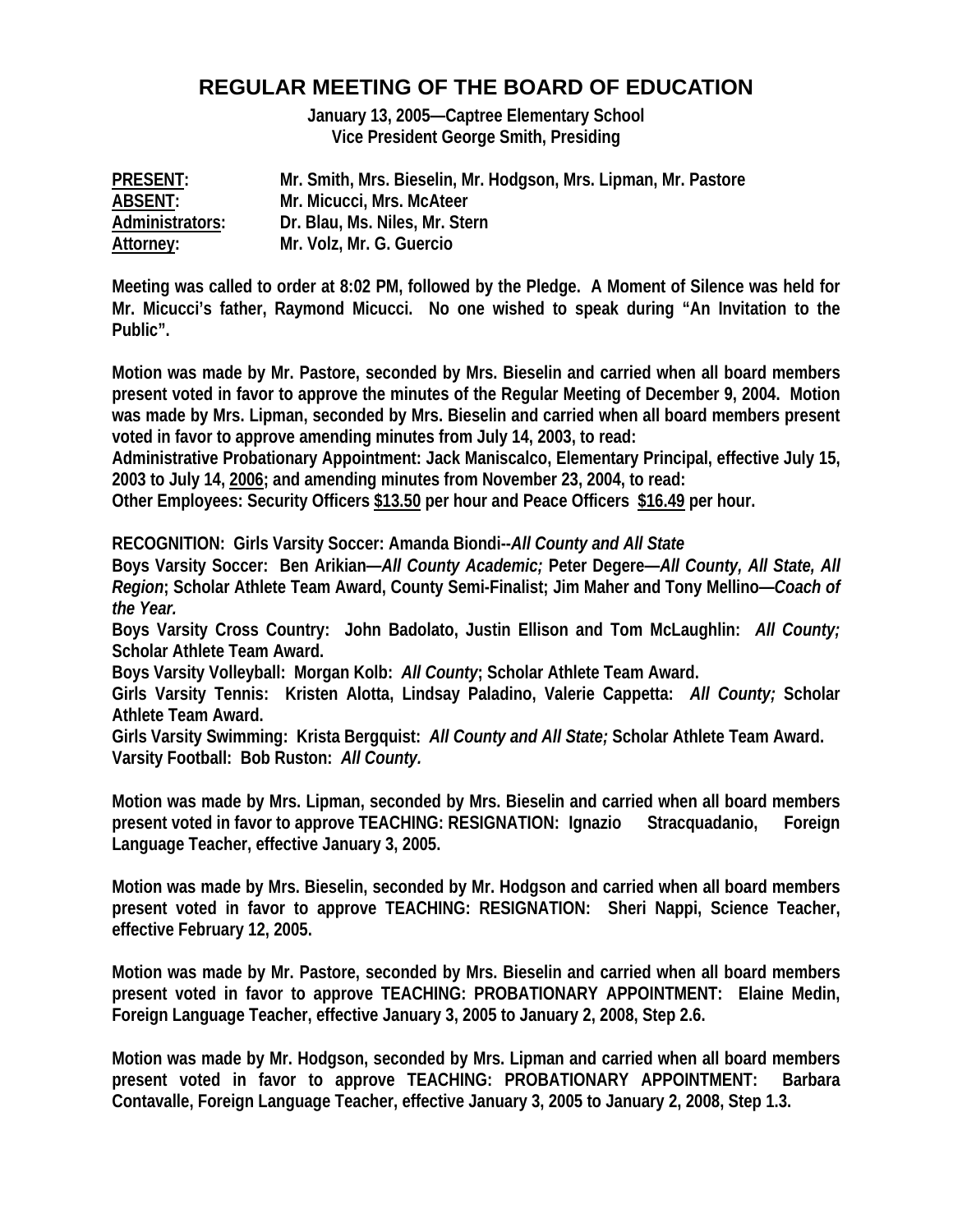#### **Page 2 Regular Meeting January 13, 2005**

**Motion was made by Mr. Hodgson, seconded by Mrs. Bieselin and carried when all board members present voted in favor to approve TEACHING: PROBATIONARY APPOINTMENT: Francine Ahearn, School Social Worker, effective January 14, 2005 to January 13, 2008, Step 2.4;** *conditional appointment pending fingerprinting results.* 

**Motion was made by Mrs. Bieselin, seconded by Mr. Hodgson and carried when all board members present voted in favor to approve TEACHING: CHILD REARING LEAVE OF ABSENCE (unpaid) (Pursuant to Family and Medical Leave Act of 1993—12 Weeks Continuous Medical Coverage): Wendy Fogarty, Elementary Teacher, effective January 3, 2005 to April 3, 2005.** 

**Motion was made by Mrs. Lipman, seconded by Mrs. Bieselin and carried when all board members present voted in favor to approve TEACHING: CHILD REARING LEAVE OF ABSENCE (unpaid) (Pursuant to Family and Medical Leave Act of 1993—12 Weeks Continuous Medical Coverage): Kimberly B. Kennedy, Elementary Teacher, effective January 3, 2005 to April 3, 2005.** 

**Motion was made by Mr. Hodgson, seconded by Mrs. Bieselin and carried when all board members present voted in favor to approve TEACHING: REGULAR SUBSTITUTE: Nancy Coleman, Elementary Teacher, effective September 13, 2004 to April 4, 2005, Step 2.4.** 

**Motion was made by Mrs. Bieselin, seconded by Mrs. Lipman and carried when all board members present voted in favor to approve TEACHING: REGULAR SUBSTITUTE: Amy Wheeler, Elementary Teacher, effective September 3, 2004 to April 4, 2005, Step 1.1.** 

**Motion was made by Mrs. Lipman, seconded by Mrs. Bieselin and carried when all board members present voted in favor to approve CLASSIFIED CIVIL SERVICE: RESIGNATION: Paige Fogarty, Teacher Assistant, effective January 29, 2005.** 

**Motion was made by Mrs. Bieselin, seconded by Mrs. Lipman and carried when all board members present voted in favor to approve CLASSIFIED CIVIL SERVICE: PROBATIONARY APPOINTMENT: Douglas Carlson, Custodial Worker I, effective January 14, 2005; Step 1.** 

**Motion was made by Mrs. Bieselin, seconded by Mrs. Lipman and carried when all board members present voted in favor to approve CLASSIFIED CIVIL SERVICE: PROBATIONARY APPOINTMENT: Marianna Lirosi, Bus Matron, effective January 4, 2005, Step 1.** 

**Motion was made by Mrs. Lipman, seconded by Mrs. Bieselin and carried when all board members present voted in favor to approve CLASSIFIED CIVIL SERVICE: PROBATIONARY APPOINTMENT: William Rooney, Custodial Worker I, effective January 14, 2005, Step 1.** 

**Motion was made by Mrs. Bieselin, seconded by Mrs. Lipman and carried when all board members present voted in favor to approve CLASSIFIED CIVIL SERVICE: PROBATIONARY APPOINTMENT: Eleni Sipola, Teacher Assistant, effective November 1, 2004 to October 31, 2007, Step 3.** 

**Motion was made by Mr. Pastore, seconded by Mrs. Bieselin and carried when all board members present voted in favor to approve CLASSIFIED CIVIL SERVICE: CHANGE IN TITLE: Debra Byrne, Acting Head Custodian, effective November 18, 2004 through December 21, 2004, Step 2.**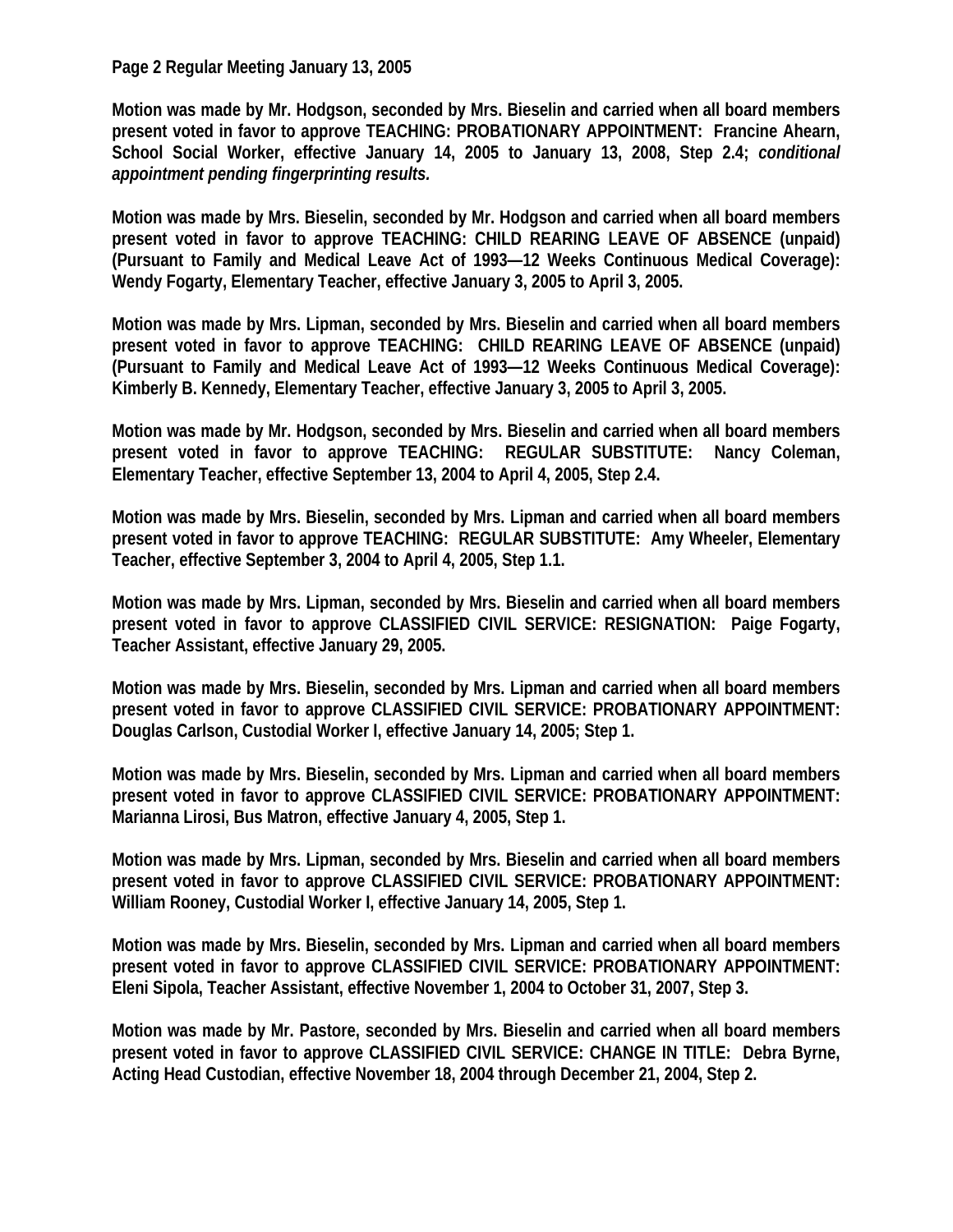#### **Page 3 Regular Meeting January 13, 2005**

**Motion was made by Mrs. Bieselin, seconded by Mrs. Lipman and carried when all board members present voted in favor to approve CLASSIFIED CIVIL SERVICE: SUBSTITUTE CUSTODIAL WORKER I (\$8.30/hr): Sergio Perdomom, effective January 14, 2005,** *conditional appointment pending fingerprinting results.* 

**Motion was made by Mr. Pastore, seconded by Mrs. Bieselin and carried when all board members present voted in favor to approve CLASSIFIED CIVIL SERVICE: SUBSTITUTE CUSTODIAL WORKER I (\$8.30/hr): Joseph W. Bacchi, III, effective January 14, 2005,** *student.*

**Motion was made by Mr. Pastore, seconded by Mr. Hodgson and carried when all board members present voted in favor to approve CLASSIFIED CIVIL SERVICE: SUBSTITUTE CUSTODIAL WORKER I (\$8.30/hr): William Montani, effective January 3, 2005,** *student.* 

**Motion was made by Mr. Hodgson, seconded by Mrs. Bieselin and carried when all board members present voted in favor to approve CLASSIFIED CIVIL SERVICE: SUBSTITUTE BUS DRIVER (\$12.76 small bus/\$18.35 large bus): Steven Polen, effective January 18, 2005,** *conditional appointment pending fingerprinting results.*

**Motion was made by Mrs. Bieselin, seconded by Mrs. Lipman and carried when all board members present voted in favor to approve CLASSIFIED CIVIL SERVICE: LEAVE REPLACEMENT: Christine Alongi, Teacher Assistant, effective January 31, 2005 to June 30, 2005, Step 2.** 

**Motion was made by Mrs. Bieselin, seconded by Mrs. Lipman and carried when all board members present voted in favor to approve CLASSIFIED CIVIL SERVICE: TERMINATION: Peter A. Connors, Custodial Worker I, effective January 14, 2005.** 

**Motion was made by Mrs. Lipman, seconded by Mr. Hodgson and carried when all board members present voted in favor to approve: OTHER: SUBSTITUTE TEACHERS (\$85 per diem): Fran Coiro, effective December 15, 2004; Richard Consiglio, effective December 22, 2004; Laura DiPuma, effective December 20, 2004,** *student teacher;* **Kristin Havologlous, effective January 3, 2005,**  *student teacher***; Jennifer Kempf, effective January 5, 2005,** *student teacher***; Jack Monteserrato, effective January 7, 2005,** *student teacher***; Natalie Mohr, effective January 5, 2005; Denise Moletto, effective January 5, 2005; Pilar Sauve, effective January 3, 2005,** *intern***; Paul Vecchione, effective December 16, 2004; Frank Velleca, effective December 22, 2004; Kimberly Williams, effective January 3, 2005,** *student teacher***; Edward Jablonski, effective January 11, 2005,** *student teacher***; Philip Kanre, effective January 10, 2005,** *student teacher***; Michael LaCova, effective January 10, 2005,** *student teacher***; Danielle Lillis, effective January 11, 2005; Teresa Mondelli, effective January 11, 2005,** *student teacher***; Charlene Post, effective January 10, 2005,** *student teacher.**Conditional appointments pending fingerprinting results.* 

**Motion was made by Mr. Hodgson, seconded by Mrs. Bieselin and carried when all board members present voted in favor to approve OTHER: ALTERNATIVE SCHOOL FACULTY (\$3,520.35 per semester per class): Dawn Morrison, English.** 

**Motion was made by Mrs. Lipman, seconded by Mrs. Bieselin and carried when all board members present voted in favor to approve OTHER: ALTERNATIVE SCHOOL FACULTY (\$3,520.35 per semester per class): Edward Kemnitzer, Humanities Elective.**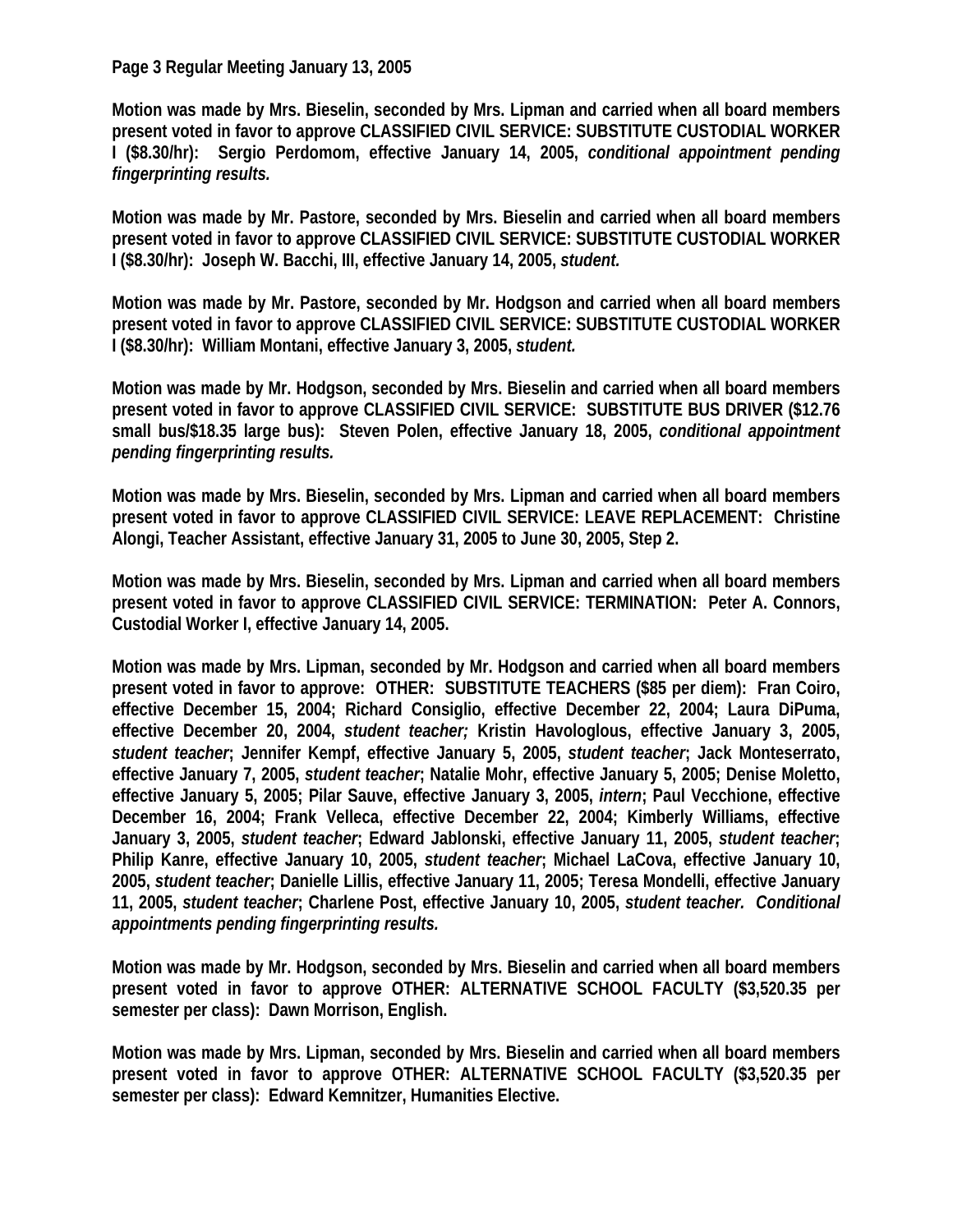## **Page 4 Regular Meeting January 13, 2005**

**Motion was made by Mrs. Lipman, seconded by Mr. Hodgson and carried when all board members present voted in favor to approve textbook adoption for Applied Food Science course: Food Science-The Biochemistry of Food and Nutrition.** 

**Mr. Stern reported on Grade 5 Social Studies results.** 

**Mr. Pastore reported on the Finance Committee meeting of 1/11/05. The Finance Committee, with the exception of the following, accepted the warrants as presented by the District's Internal Auditor for submission to the Board: more information requested on Cash Disbursement Schedule 32, check #127830 to Richard Naeder for \$2,310.00.** 

**The Policy Committee and the Public Relations Committee did not meet.** 

**Mrs. Lipman reported on School Board/Student Liaison Committee meeting on 1/11/05. Mr. Hodgson reported on Buildings and Grounds Committee meeting on 1/11/05. Mrs. Bieselin reported on Health and Wellness Committee meeting of 1/12/05. Mrs. Lipman reported on Committee on Special Education/Preschool Special Education recommendations, re: classification/placement/I.E.P. modifications of students as delineated: CSE ID#3964, 4068, 4269, 5848, 5279, 3347, 3611, 5133, 4771, 5481, 5242, 2079, 4018, 4270, 5110, 3763, 4069, 4562, 4866, 5218, 2383, 2594, 2597, 2650, 3701, 4017, 4038, 4452, 4635, 4682, 5460, 5832, 5910, 3046, 3838, 4464, 5502, 5884, 5896, 5913, 5919, 5807, 5855, 5936, 5883, 5878, 5888, 5523, 5707, 5881, 5306, 3582, 4293, 5447, 5817, 5880, 5901, 5911, 5927, 2462, 2755, 2838, 3176, 4234, 4788, 5754, 5894.** 

**The Treasurer's Report for November was presented. There were no budget transfers, or bond issue change orders this month.** 

**Motion was made by Mrs. Lipman, seconded by Mrs. Bieselin and carried when all board members present voted in favor to approve the following bids: Dairy Products: awarded to Mivila Foods \$520.16, T.A. Morris Sons \$2,546.80, Savory Foods \$3,428.38; total award \$6,495.34. Meat Products: awarded to Mivila Foods \$224.40, T.A. Morris Sons \$3,140.26; total award \$3,364.66. Small Wares: awarded to Calico Industries \$100.13. Cafeteria Paper: awarded to Appco Paper & Plastics Corp. \$70,646.24, Mivila Foods \$2,569.19, Sofco \$5,246.57, New Paper & Chemical \$376.66; total award \$78,838.66.** 

**Motion was made by Mrs. Lipman, seconded by Mrs. Bieselin and carried when all board members present voted in favor to approve health service contract between West Islip UFSD and East Islip School District (Babylon Christian School) 7 students @ \$522.30 = \$3,656.10.** 

**Motion was made by Mrs. Bieselin, seconded by Mrs. Lipman and carried when all board members present voted in favor to approve donation, with thanks, of new dumbbells, from the West Islip Coaches Association.** 

**Motion was made by Mrs. Bieselin, seconded by Mrs. Lipman and carried when all board members present voted in favor to declare as surplus, books from Oquenock library, and allow Business Office to dispose of as sees fit.** 

**Mrs. Lipman reminded Board about January 26 workshop "Detecting Fraud" with speaker Comptroller Alan Hevesi.**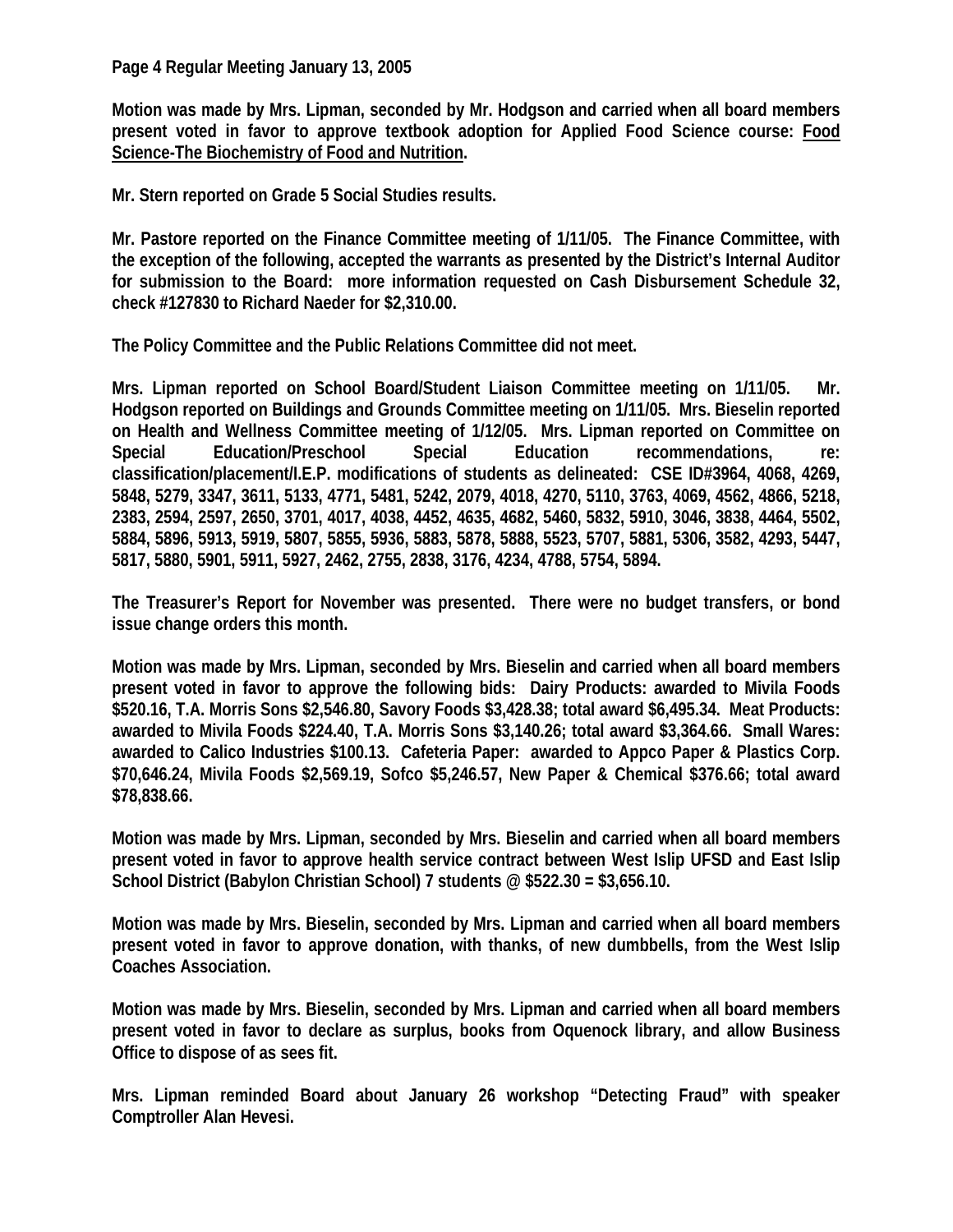**Page 5 Regular Meeting January 13, 2005** 

**An "Invitation to the Public" was held, with five residents speaking. Subjects of concern have been recorded in log.** 

**Motion was made by Mr. Hodgson, seconded by Mrs. Bieselin and carried when all board members present voted in favor to adjourn to Executive Session at 9:38 PM for the purpose of discussing personnel, negotiations, and/or litigation.** 

**Motion was made by Mr. Hodgson, seconded by Mrs. Bieselin and carried when all board members present voted in favor to reconvene at 11:10 PM.** 

**Motion was made by Mrs. Bieselin, seconded by Mrs. Lipman and carried when all board members present voted in favor to approve resolution: IT IS HEREBY RESOLVED, that probable cause exists for the filing of disciplinary charges for Conduct Unbecoming a Teacher in accordance with Section 3020-a of the Education Law, with the State Education Department, against the tenured employee named on the attached confidential list as "Employee A". The roll call vote was recorded as follows: Mr. Smith voting yes, Mr. Pastore voting yes, Mr. Hodgson voting yes, Mrs. Lipman voting yes, and Mrs. Bieselin voting yes. (Mr. Micucci and Mrs. McAteer were absent.)** 

**Motion was made by Mr. Hodgson, seconded by Mr. Pastore and carried when all board members present voted in favor to approve resolution: IT IS HEREBY RESOLVED, that probable cause exists for the filing of disciplinary charges for Neglect of Duty in accordance with Section 3020-a of the Education Law, with the State Education Department, against the tenured employee named on the attached confidential list as "Employee A". The roll call vote was recorded as follows: Mr. Smith voting yes, Mr. Pastore voting yes, Mr. Hodgson voting yes, Mrs. Lipman voting yes, and Mrs. Bieselin voting yes. (Mr. Micucci and Mrs. McAteer were absent.)** 

**Motion was made by Mrs. Lipman, seconded by Mrs. Bieselin and carried when all board members present voted in favor to approve resolution: BE IT RESOLVED, that the West Islip UFSD Board of Education has acknowledged receipt of the independent audit report from Miller, Lilly and Pearce, LLP, for the period dated July 1, 2003 to June 30, 2004. As required by General Muncipal Law § 35, a legal ad was filed.** 

**Motion was made by Mr. Pastore, seconded by Mrs. Bieselin and carried when all board members present voted in favor to authorize legal counsel to initiate proceedings against party discussed in Executive Session, to recover tuition costs.** 

**Warrant for cash disbursement schedule 32, check #137830 to Richard Naeder for \$2,310.00, which previously was not accepted by the Finance Committee, was discussed further.** 

**Motion was made by Mr. Hodgson, seconded by Mrs. Bieselin and carried when all board members present voted in favor to adjourn at 11:20 PM.** 

 **Respectfully submitted by** 

 **Carolyn J. Cross District Clerk** 

**All correspondence, reports or related materials referred to in these minutes are on file in the District Office.**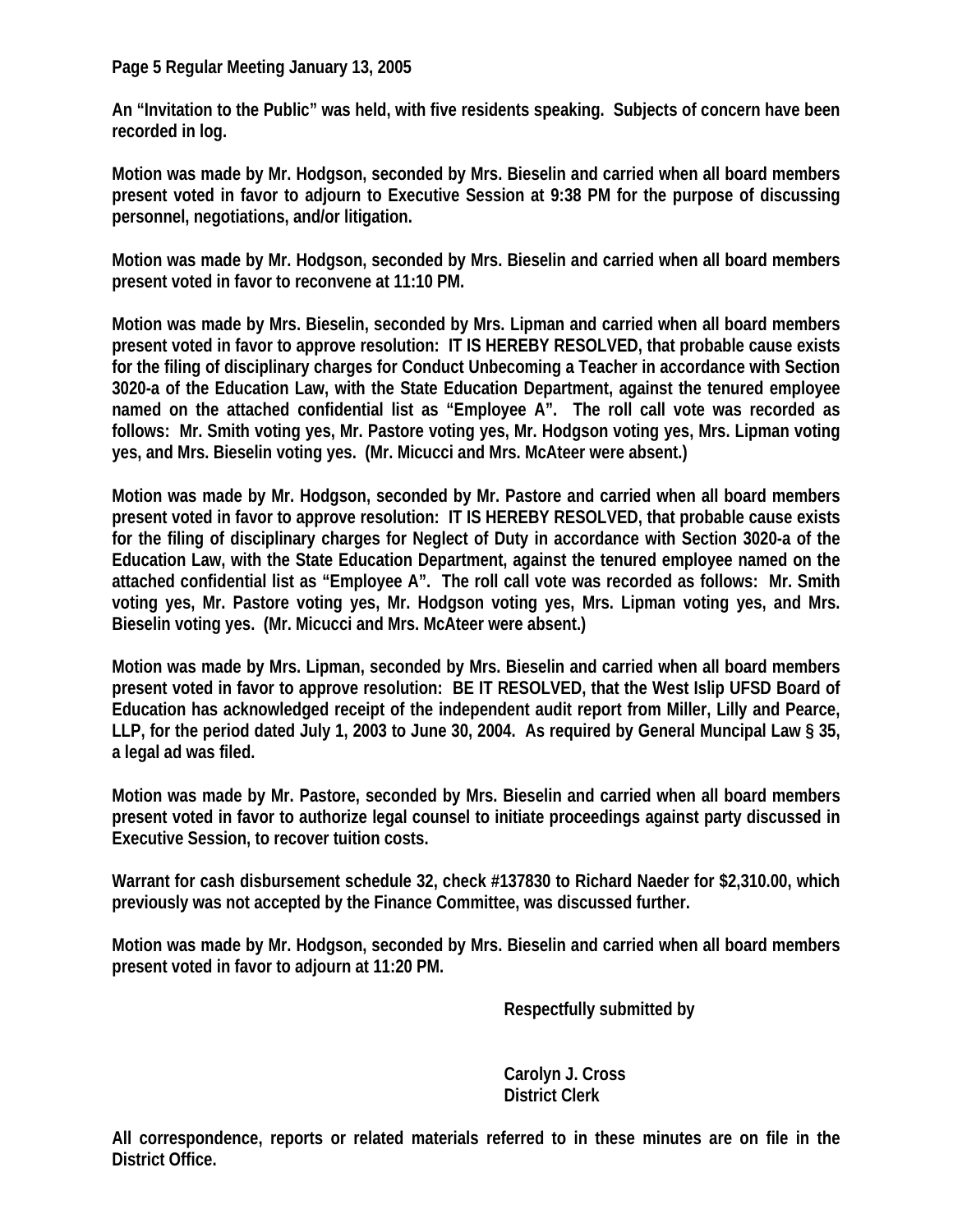## **SPECIAL MEETING OF THE BOARD OF EDUCATION January 27, 2005—District Office President Kevin Micucci, Presiding**

# **PRESENT: Mr. Micucci, Mr. Smith, Mrs. Bieselin, Mr. Hodgson (7:54 PM), Mrs. Lipman, Mrs. McAteer, Mr. Pastore Administrators: Dr. Blau, Ms. Niles, Mr. Stern, Mr. Zocchia**

**Meeting was called to order at 7:36 PM, followed by the Pledge.** 

**Motion was made by Mrs. McAteer, seconded by Mrs. Lipman and carried when all board members present voted in favor to approve TEACHING: CHILD BEARING LEAVE OF ABSENCE (paid): Lisa Brush, Elementary Teacher, effective February 5, 2005.** 

**Motion was made by Mr. Smith, seconded by Mrs. McAteer and carried when all board members present voted in favor to approve TEACHING: CHILD REARING LEAVE OF ABSENCE (unpaid): Erika Nolan, English Teacher, effective February 14, 2005 to June 30, 2005 (change from FMLA).** 

**Motion was made by Mrs. Lipman, seconded by Mr. Smith and carried when all board members present voted in favor to approve TEACHING: PROBATIONARY APPOINTMENT: Alexandra Dolce, Science Teacher, effective January 31, 2005 to January 30, 2008, Step 1.4.** 

**Motion was made by Mr. Smith, seconded by Mrs. Bieselin and carried when all board members present voted in favor to approve TEACHING: TERMINATION OF PROBATIONARY APPOINTMENT: Laura Albanese, Teacher Assistant, effective January 28, 2005.** 

**Motion was made by Mr. Pastore, seconded by Mrs. McAteer and carried when all board members present voted in favor to approve TEACHING: TERMINATION OF PROBATIONARY APPOINTMENT: Eleni Sipola, Teacher Assistant, effective January 28, 2005.** 

**Motion was made by Mr. Smith, seconded by Mrs. Bieselin and carried when all board members present voted in favor to approve TEACHING: LEAVE REPLACEMENT: Eleni Sipola, Teacher Assistant, effective January 28 2005 to June 30, 2005, Step 3.** 

**Motion was made by Mr. Smith, seconded by Mrs. Lipman and carried when all board members present voted in favor to approve OTHER: Abolition of Positions: Be it resolved, that upon the recommendation of the Superintendent of Schools, the following positions in the West Islip School District be abolished as follows:** *Area:* **Teacher Assistant** *No. of Positions***: 2** 

**Motion was made by Mr. Smith, seconded by Mrs. Bieselin and carried when all board members present voted in favor to approve CLASSIFIED CIVIL SERVICE: LEAVE OF ABSENCE (unpaid) (Pursuant to Family and Medical Leave Act of 1993—12 Weeks Continuous Medical Coverage): Mary Larsen, Account Clerk, effective January 24, 2005 to April 15, 2005.** 

**Motion was made by Mrs. Lipman, seconded by Mrs. McAteer and carried when all board members present voted in favor to approve CLASSIFIED CIVIL SERVICE: RESIGNATION: Jacqueline Crowe, Cafeteria Aide, effective January 28, 2005.** 

**Motion was made by Mrs. Bieselin, seconded by Mrs. Lipman and carried when all board members present voted in favor to approve CLASSIFIED CIVIL SERVICE: PROBATIONARY APPOINTMENT: Laura Albanese, Teacher Aide, effective January 31, 2005.**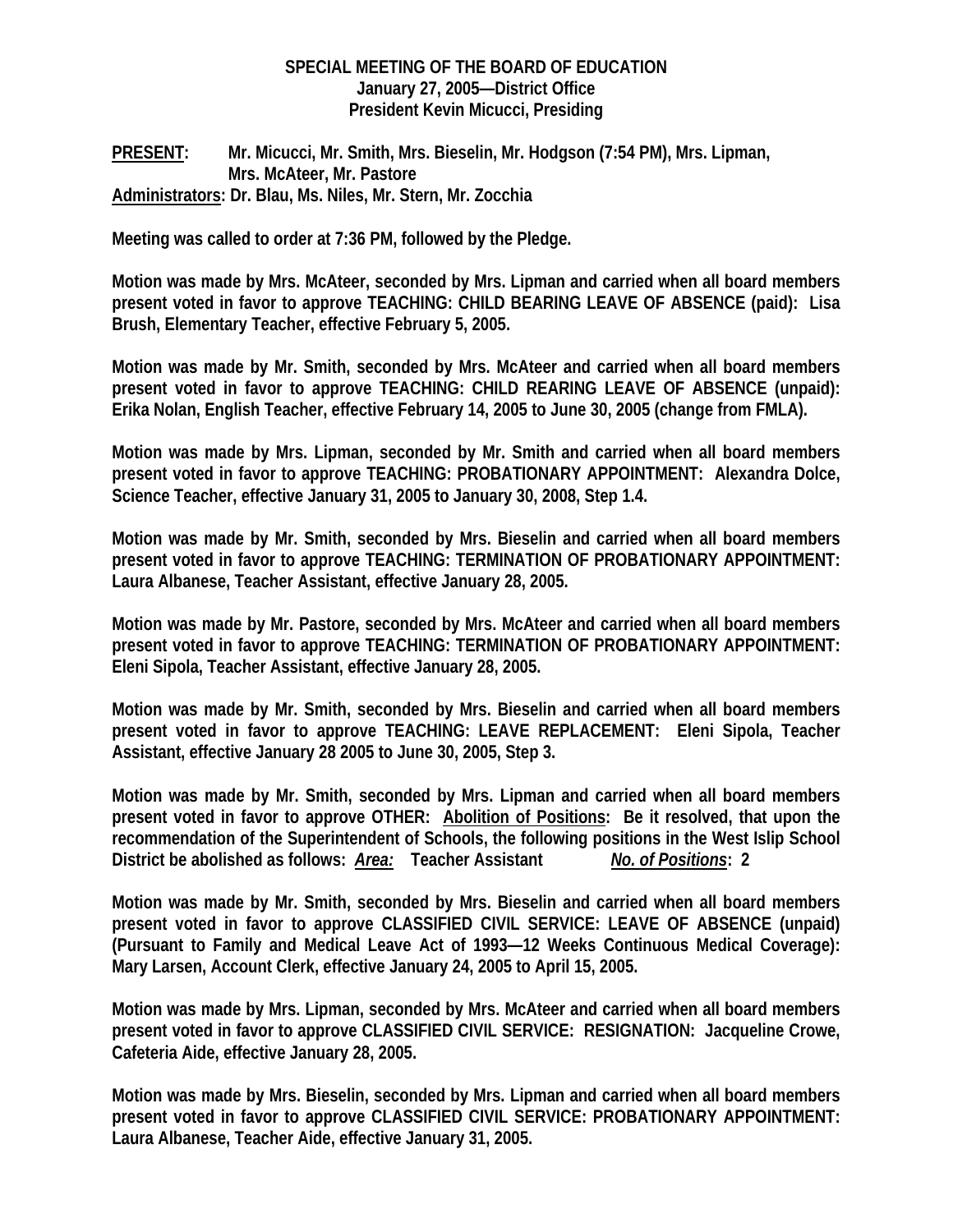## **Page 2 Special Meeting January 27, 2005**

**Motion was made by Mrs. Lipman, seconded by Mr. Smith and carried when all board members present voted in favor to approve CLASSIFIED CIVIL SERVICE: PROBATIONARY APPOINTMENT: Christine Alongi, Teacher Aide, effective January 31, 2005, Step 2.** 

**Motion was made by Mrs. Lipman, seconded by Mr. Smith and carried when all board members present voted in favor to approve CLASSIFIED CIVIL SERVICE: PROBATIONARY APPOINTMENT: Deborah Cavaluzzi, PT Food Service Worker, effective January 24, 2005, Step 1.** 

**Motion was made by Mr. Smith, seconded by Mrs. McAteer and carried when all board members present voted in favor to approve CLASSIFIED CIVIL SERVICE: PROBATIONARY APPOINTMENT: Beverly Norlander, Teacher Aide, effective January 31, 2005, Step 2.** 

**Motion was made by Mrs. Bieselin, seconded by Mr. Pastore and carried when all board members present voted in favor to approve CLASSIFIED CIVIL SERVICE: PROBATIONARY APPOINTMENT: Deidre Pagano, Cafeteria Aide, effective January 31, 2005, Step 2.** 

**Motion was made by Mr. Smith, seconded by Mrs. McAteer and carried when all board members present voted in favor to approve CLASSIFIED CIVIL SERVICE: SUBSTITUTE CUSTODIAL WORKER I (\$8.30/hr): Albert Haldenwang, effective January 21, 2005 (***conditional pending fingerprint).* 

**Motion was made by Mr. Pastore, seconded by Mrs. Bieselin and carried when all board members present voted in favor to approve CLASSIFIED CIVIL SERVICE: SUBSTITUTE CUSTODIAL WORKER I (\$8.30/hr): Joseph LaDuca, effective January 17, 2005,** *student***.** 

**Motion was made by Mrs. McAteer, seconded by Mrs. Lipman and carried when all board members present voted in favor to approve OTHER: SUBSTITUTE TEACHERS (\$85 per diem)** *Conditional pending fingerprint clearance***: Jeneane Bisulca, effective January 20, 2005,** *student teacher***; Nicole Carroll, effective January 21, 2005,** *student teacher;* **Karen Conway, effective January 21, 2005,**  *student teacher***; Meagan Jones, effective January 21, 2005,** *student teacher;* **Laura Kaessinger, effective January 20, 2005,** *student teacher;* **Elizabeth Kalinowski, effective January 21, 2005,**  *student teacher;* **Ryan Kinney, effective January 25, 2005; Candace LoFaso, effective January 20, 2005,** *student teacher;* **Riccardo Mancuso, effective January 26, 2005,** *student teacher;* **Brandon Nicklas, effective January 21, 2005,** *student teacher;* **Angela Principe, effective January 18, 2005,**  *student teacher;* **Jodi Villanti, effective January 26, 2005,** *student teacher.* 

**Motion was made by Mrs. Lipman, seconded by Mrs. Bieselin and carried when all board members present voted in favor to approve OTHER: MENTOR: Stephanie Fodera, Foreign Language Teacher, \$1,000 stipend prorated.** 

**Motion was made by Mrs. McAteer, seconded by Mrs. Bieselin and carried when all board members present voted in favor to approve OTHER: ADVISORS/CLUBS – 2004-05 SCHOOL YEAR- 2nd HALF: Bayview Elementary School: Louise Stephenson, Art Club; William Raffloer, Chess and Checkers Club; Suzanne Sciarrino, Homework Club; Maureen Murphy, School Store. Paul J. Bellew Elementary School: Elisabeth Zamarelli, Battle of the Books I, Grade 4; Christine Maniscalco, Battle of the Books II, Grade 4; Kristin Grossi, Creative Writing Club; Moira Jones, Rocketry Club; Mary Stewart, Scrabble Club; James M. Sorenson, Stock Market Game Club, Grade 5. Captree Elementary School: Susan Burkart and Patti Chieffo, Board Game Club; Justin DeMaio, Drama Club; Justin DeMaio and Mary Robertson and Frank Sblendorio, Gardening Club. Manetuck Elementary School: Thomas McGunnigle, Art Club Grade 5; Thomas McGunnigle, Art Club Grade 4;**